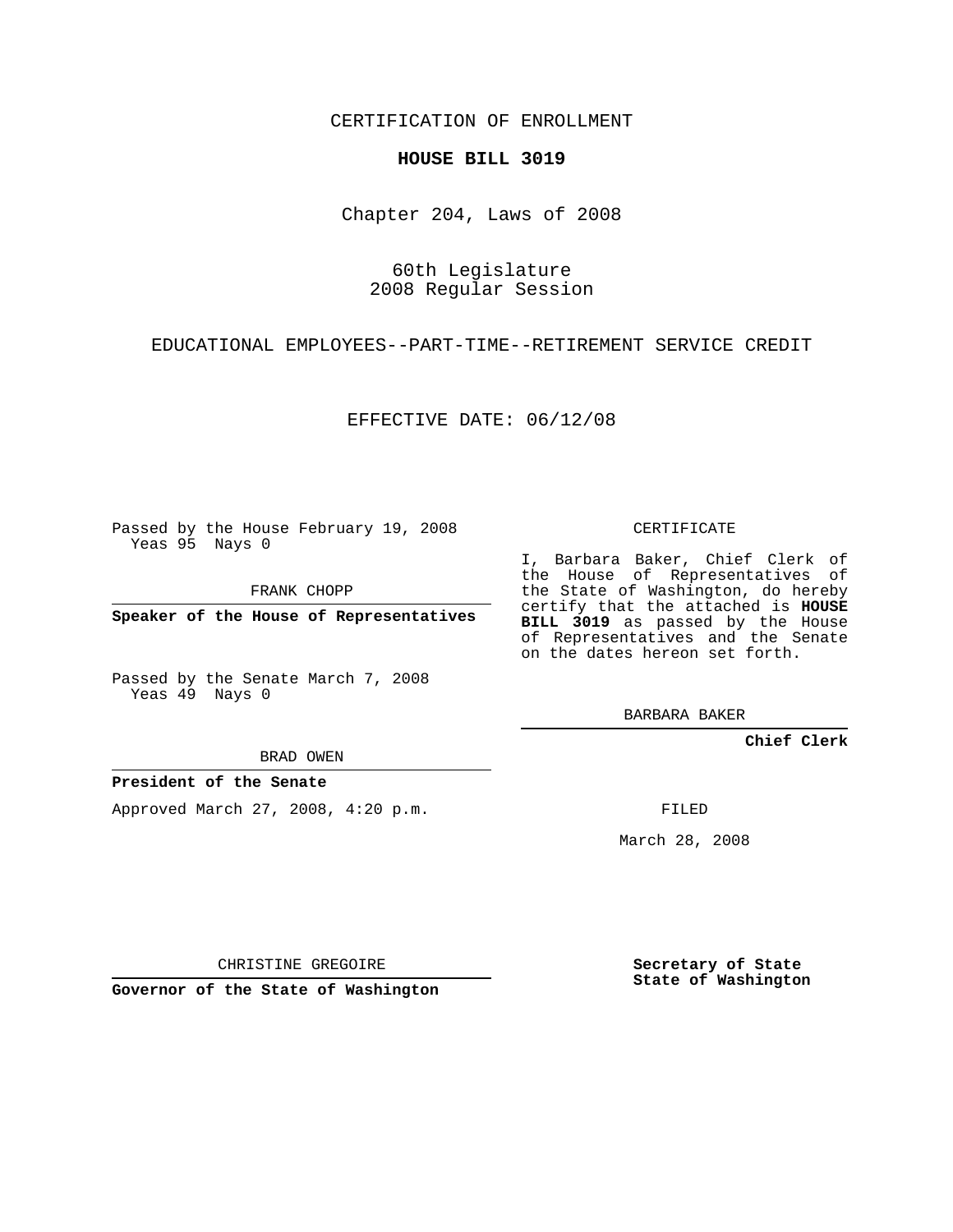## **HOUSE BILL 3019** \_\_\_\_\_\_\_\_\_\_\_\_\_\_\_\_\_\_\_\_\_\_\_\_\_\_\_\_\_\_\_\_\_\_\_\_\_\_\_\_\_\_\_\_\_

\_\_\_\_\_\_\_\_\_\_\_\_\_\_\_\_\_\_\_\_\_\_\_\_\_\_\_\_\_\_\_\_\_\_\_\_\_\_\_\_\_\_\_\_\_

Passed Legislature - 2008 Regular Session

## **State of Washington 60th Legislature 2008 Regular Session**

**By** Representatives Fromhold, Conway, Bailey, Crouse, Hurst, and Simpson; by request of Select Committee on Pension Policy

Read first time 01/21/08. Referred to Committee on Appropriations.

 AN ACT Relating to service credit for members working a partial year in plans 2 and 3 of the teachers' retirement system and the school employees' retirement system; amending RCW 41.35.180; and reenacting and amending RCW 41.32.010.

BE IT ENACTED BY THE LEGISLATURE OF THE STATE OF WASHINGTON:

 **Sec. 1.** RCW 41.32.010 and 2007 c 398 s 3 and 2007 c 50 s 1 are each reenacted and amended to read as follows:

 As used in this chapter, unless a different meaning is plainly required by the context:

 (1)(a) "Accumulated contributions" for plan 1 members, means the sum of all regular annuity contributions and, except for the purpose of withdrawal at the time of retirement, any amount paid under RCW 41.50.165(2) with regular interest thereon.

 (b) "Accumulated contributions" for plan 2 members, means the sum of all contributions standing to the credit of a member in the member's individual account, including any amount paid under RCW 41.50.165(2), together with the regular interest thereon.

(2) "Actuarial equivalent" means a benefit of equal value when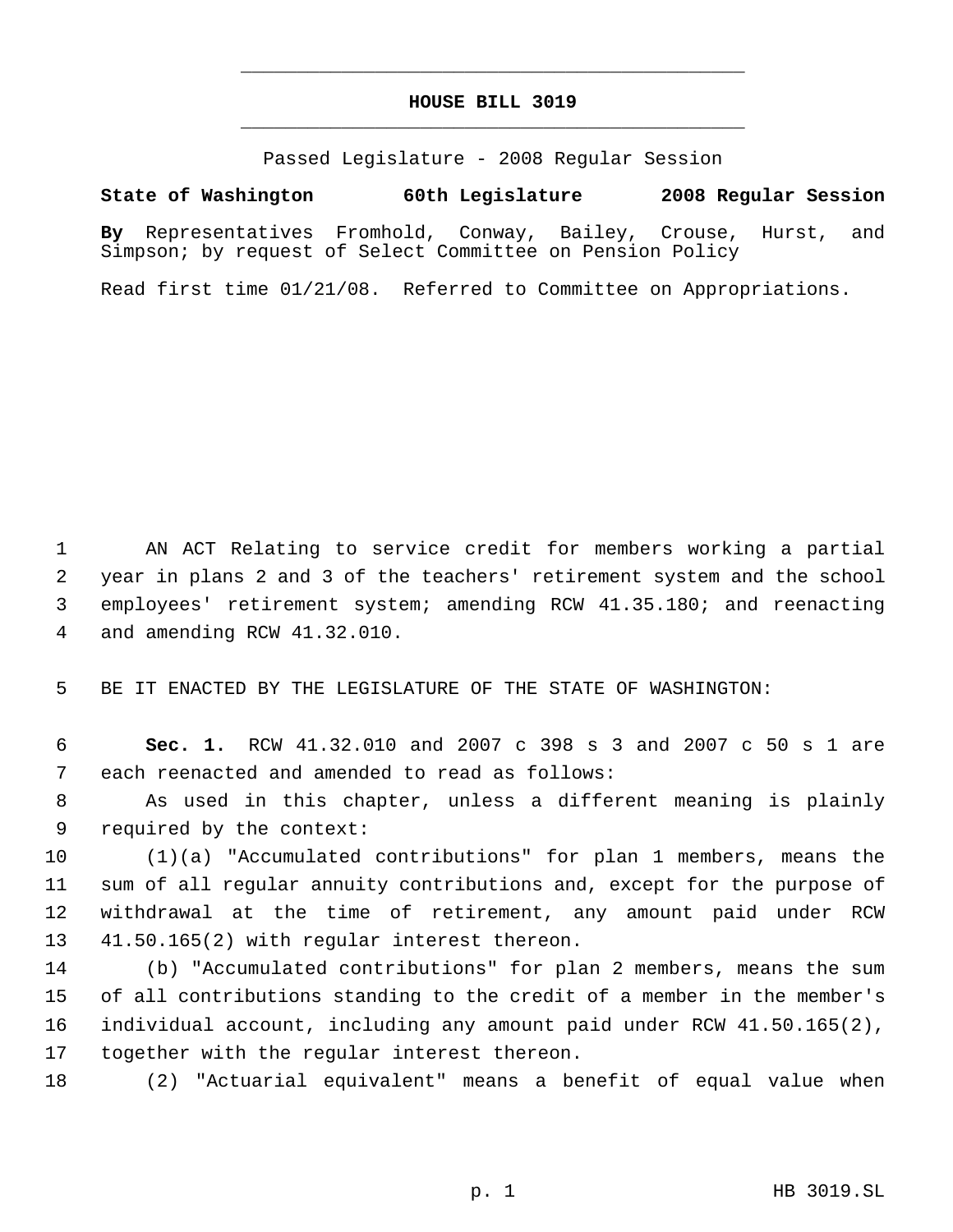computed upon the basis of such mortality tables and regulations as shall be adopted by the director and regular interest.

 (3) "Annuity" means the moneys payable per year during life by reason of accumulated contributions of a member.

 (4) "Member reserve" means the fund in which all of the accumulated contributions of members are held.

 (5)(a) "Beneficiary" for plan 1 members, means any person in receipt of a retirement allowance or other benefit provided by this chapter.

 (b) "Beneficiary" for plan 2 and plan 3 members, means any person in receipt of a retirement allowance or other benefit provided by this chapter resulting from service rendered to an employer by another person.

 (6) "Contract" means any agreement for service and compensation between a member and an employer.

 (7) "Creditable service" means membership service plus prior service for which credit is allowable. This subsection shall apply only to plan 1 members.

 (8) "Dependent" means receiving one-half or more of support from a member.

 (9) "Disability allowance" means monthly payments during disability. This subsection shall apply only to plan 1 members.

(10)(a) "Earnable compensation" for plan 1 members, means:

 (i) All salaries and wages paid by an employer to an employee member of the retirement system for personal services rendered during a fiscal year. In all cases where compensation includes maintenance the employer shall fix the value of that part of the compensation not paid in money.

 (ii) For an employee member of the retirement system teaching in an extended school year program, two consecutive extended school years, as defined by the employer school district, may be used as the annual period for determining earnable compensation in lieu of the two fiscal years.

 (iii) "Earnable compensation" for plan 1 members also includes the following actual or imputed payments, which are not paid for personal services:

 (A) Retroactive payments to an individual by an employer on reinstatement of the employee in a position, or payments by an employer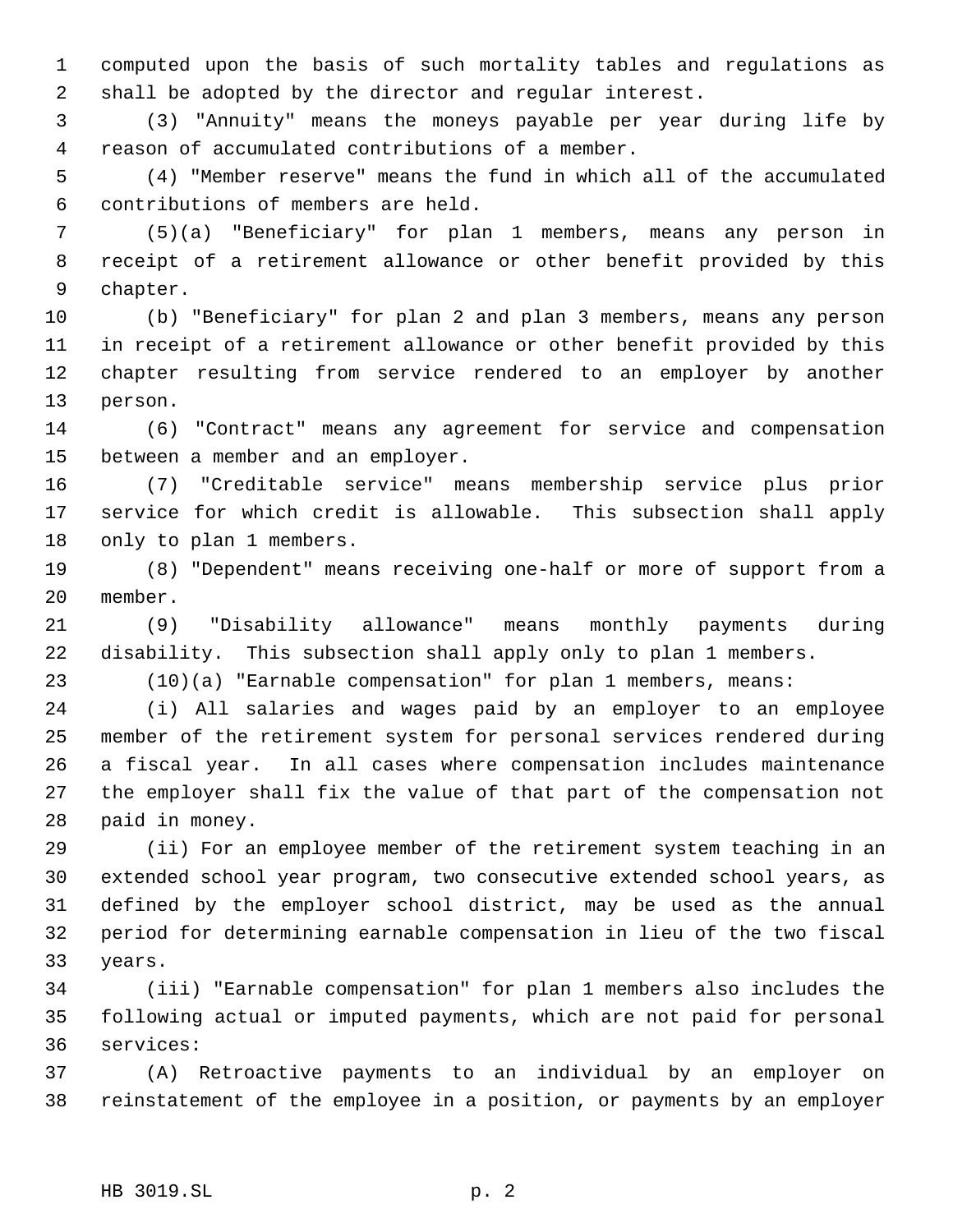to an individual in lieu of reinstatement in a position which are awarded or granted as the equivalent of the salary or wages which the individual would have earned during a payroll period shall be considered earnable compensation and the individual shall receive the equivalent service credit.

 (B) If a leave of absence, without pay, is taken by a member for the purpose of serving as a member of the state legislature, and such member has served in the legislature five or more years, the salary which would have been received for the position from which the leave of absence was taken shall be considered as compensation earnable if the employee's contribution thereon is paid by the employee. In addition, where a member has been a member of the state legislature for five or more years, earnable compensation for the member's two highest compensated consecutive years of service shall include a sum not to exceed thirty-six hundred dollars for each of such two consecutive years, regardless of whether or not legislative service was rendered during those two years.

 (iv) For members employed less than full time under written contract with a school district, or community college district, in an instructional position, for which the member receives service credit of less than one year in all of the years used to determine the earnable compensation used for computing benefits due under RCW 41.32.497, 41.32.498, and 41.32.520, the member may elect to have earnable compensation defined as provided in RCW 41.32.345. For the purposes of this subsection, the term "instructional position" means a position in which more than seventy-five percent of the member's time is spent as a classroom instructor (including office hours), a librarian, a psychologist, a social worker, a nurse, a physical therapist, an occupational therapist, a speech language pathologist or audiologist, or a counselor. Earnable compensation shall be so defined only for the purpose of the calculation of retirement benefits and only as necessary to insure that members who receive fractional service credit under RCW 41.32.270 receive benefits proportional to those received by members who have received full-time service credit.

(v) "Earnable compensation" does not include:

 (A) Remuneration for unused sick leave authorized under RCW 41.04.340, 28A.400.210, or 28A.310.490;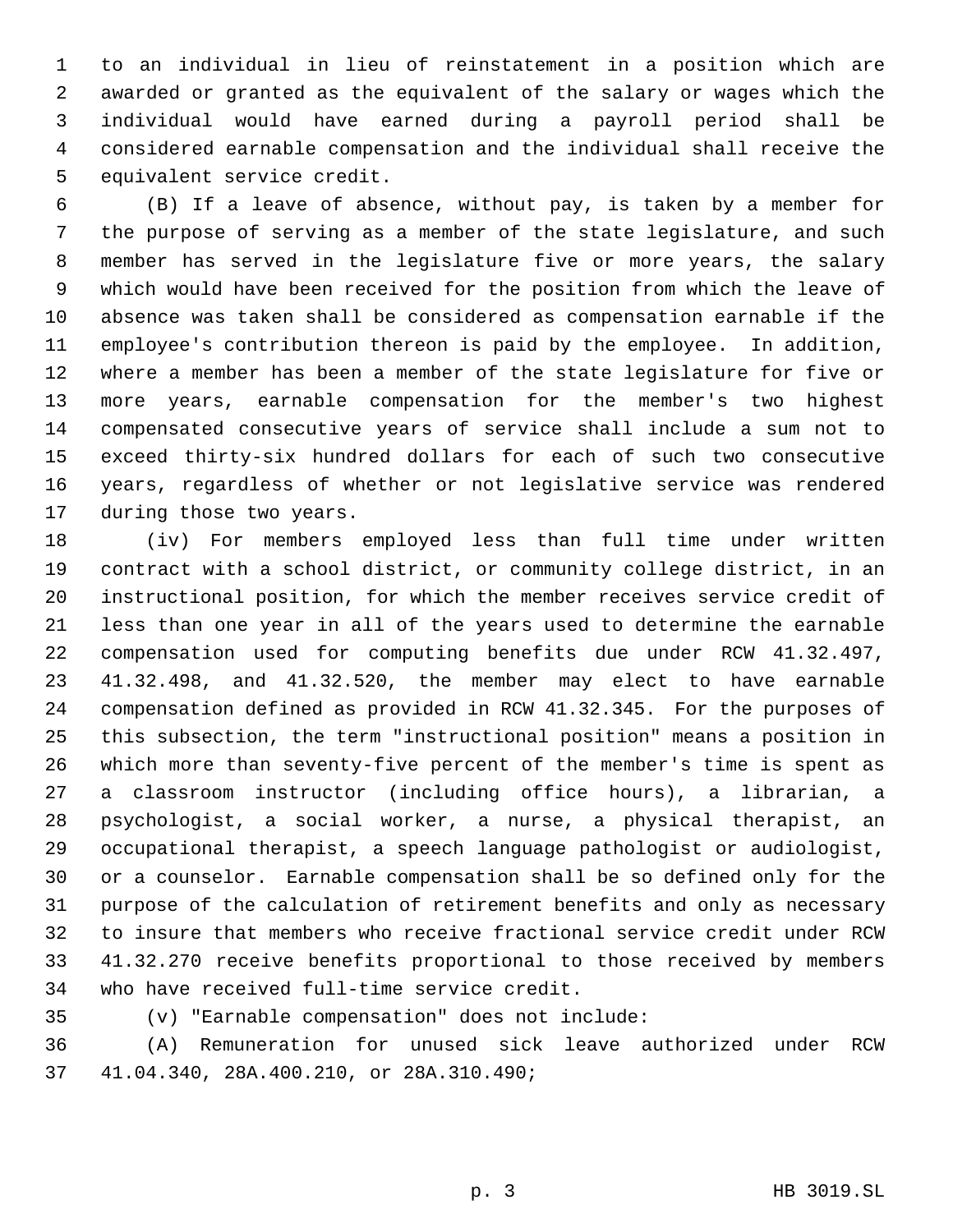(B) Remuneration for unused annual leave in excess of thirty days as authorized by RCW 43.01.044 and 43.01.041;

 (C) Bonuses for certification from the national board for professional teaching standards authorized under RCW 28A.405.415.

 (b) "Earnable compensation" for plan 2 and plan 3 members, means salaries or wages earned by a member during a payroll period for personal services, including overtime payments, and shall include wages and salaries deferred under provisions established pursuant to sections 403(b), 414(h), and 457 of the United States Internal Revenue Code, but shall exclude lump sum payments for deferred annual sick leave, unused accumulated vacation, unused accumulated annual leave, bonuses for certification from the national board for professional teaching standards authorized under RCW 28A.405.415, or any form of severance pay.

 "Earnable compensation" for plan 2 and plan 3 members also includes the following actual or imputed payments which, except in the case of (b)(ii)(B) of this subsection, are not paid for personal services:

 (i) Retroactive payments to an individual by an employer on reinstatement of the employee in a position or payments by an employer to an individual in lieu of reinstatement in a position which are awarded or granted as the equivalent of the salary or wages which the individual would have earned during a payroll period shall be considered earnable compensation, to the extent provided above, and the individual shall receive the equivalent service credit.

 (ii) In any year in which a member serves in the legislature the member shall have the option of having such member's earnable compensation be the greater of:

 (A) The earnable compensation the member would have received had such member not served in the legislature; or

 (B) Such member's actual earnable compensation received for teaching and legislative service combined. Any additional contributions to the retirement system required because compensation earnable under (b)(ii)(A) of this subsection is greater than compensation earnable under (b)(ii)(B) of this subsection shall be paid by the member for both member and employer contributions.

 (11) "Employer" means the state of Washington, the school district, or any agency of the state of Washington by which the member is paid.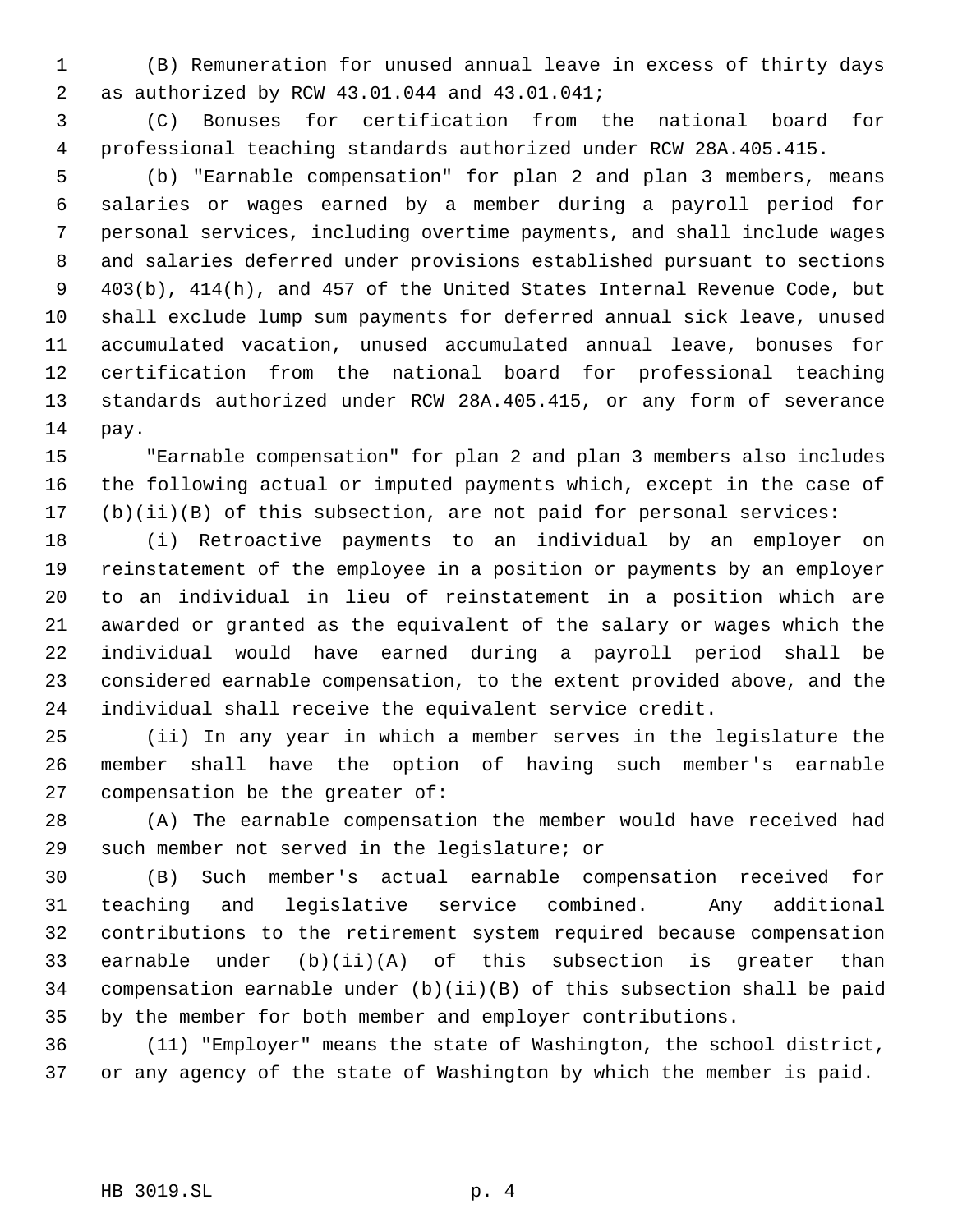(12) "Fiscal year" means a year which begins July 1st and ends June 30th of the following year.

 (13) "Former state fund" means the state retirement fund in operation for teachers under chapter 187, Laws of 1923, as amended.

 (14) "Local fund" means any of the local retirement funds for teachers operated in any school district in accordance with the provisions of chapter 163, Laws of 1917 as amended.

 (15) "Member" means any teacher included in the membership of the retirement system who has not been removed from membership under RCW 41.32.878 or 41.32.768. Also, any other employee of the public schools who, on July 1, 1947, had not elected to be exempt from membership and who, prior to that date, had by an authorized payroll deduction, contributed to the member reserve.

 (16) "Membership service" means service rendered subsequent to the first day of eligibility of a person to membership in the retirement system: PROVIDED, That where a member is employed by two or more employers the individual shall receive no more than one service credit month during any calendar month in which multiple service is rendered. The provisions of this subsection shall apply only to plan 1 members.

 (17) "Pension" means the moneys payable per year during life from the pension reserve.

 (18) "Pension reserve" is a fund in which shall be accumulated an actuarial reserve adequate to meet present and future pension liabilities of the system and from which all pension obligations are to be paid.

 (19) "Prior service" means service rendered prior to the first date of eligibility to membership in the retirement system for which credit is allowable. The provisions of this subsection shall apply only to plan 1 members.

 (20) "Prior service contributions" means contributions made by a member to secure credit for prior service. The provisions of this subsection shall apply only to plan 1 members.

 (21) "Public school" means any institution or activity operated by the state of Washington or any instrumentality or political subdivision thereof employing teachers, except the University of Washington and Washington State University.

(22) "Regular contributions" means the amounts required to be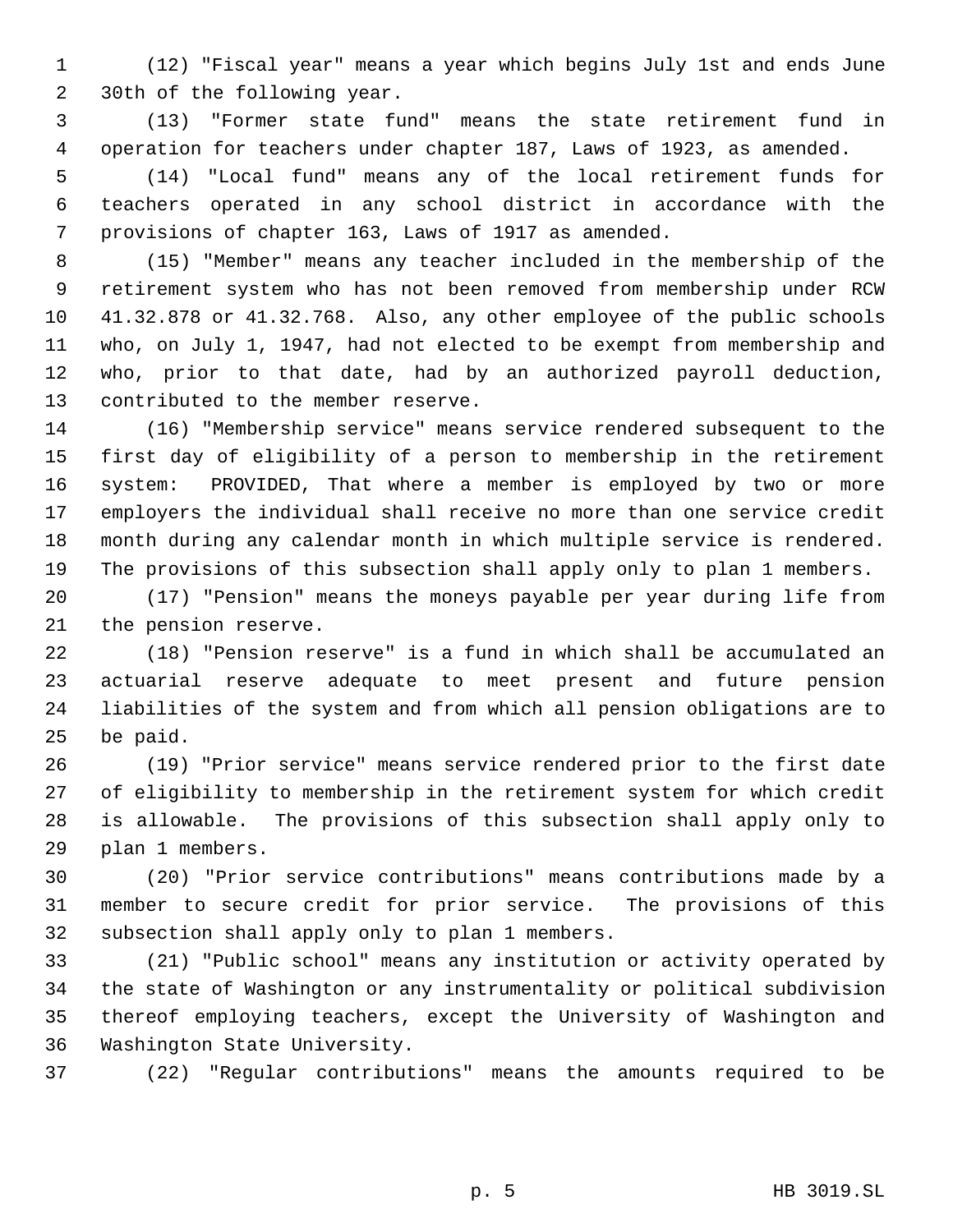deducted from the compensation of a member and credited to the member's individual account in the member reserve. This subsection shall apply only to plan 1 members.

 (23) "Regular interest" means such rate as the director may determine.

 (24)(a) "Retirement allowance" for plan 1 members, means monthly payments based on the sum of annuity and pension, or any optional benefits payable in lieu thereof.

 (b) "Retirement allowance" for plan 2 and plan 3 members, means monthly payments to a retiree or beneficiary as provided in this chapter.

 (25) "Retirement system" means the Washington state teachers' retirement system.

 (26)(a) "Service" for plan 1 members means the time during which a member has been employed by an employer for compensation.

 (i) If a member is employed by two or more employers the individual shall receive no more than one service credit month during any calendar month in which multiple service is rendered.

 (ii) As authorized by RCW 28A.400.300, up to forty-five days of sick leave may be creditable as service solely for the purpose of determining eligibility to retire under RCW 41.32.470.

 (iii) As authorized in RCW 41.32.065, service earned in an out-of- state retirement system that covers teachers in public schools may be applied solely for the purpose of determining eligibility to retire under RCW 41.32.470.

 (b) "Service" for plan 2 and plan 3 members, means periods of employment by a member for one or more employers for which earnable compensation is earned subject to the following conditions:

 (i) A member employed in an eligible position or as a substitute shall receive one service credit month for each month of September through August of the following year if he or she earns earnable compensation for eight hundred ten or more hours during that period and is employed during nine of those months, except that a member may not receive credit for any period prior to the member's employment in an eligible position except as provided in RCW 41.32.812 and 41.50.132;

 (ii) Any other member employed in an eligible position or as a substitute who earns earnable compensation during the period from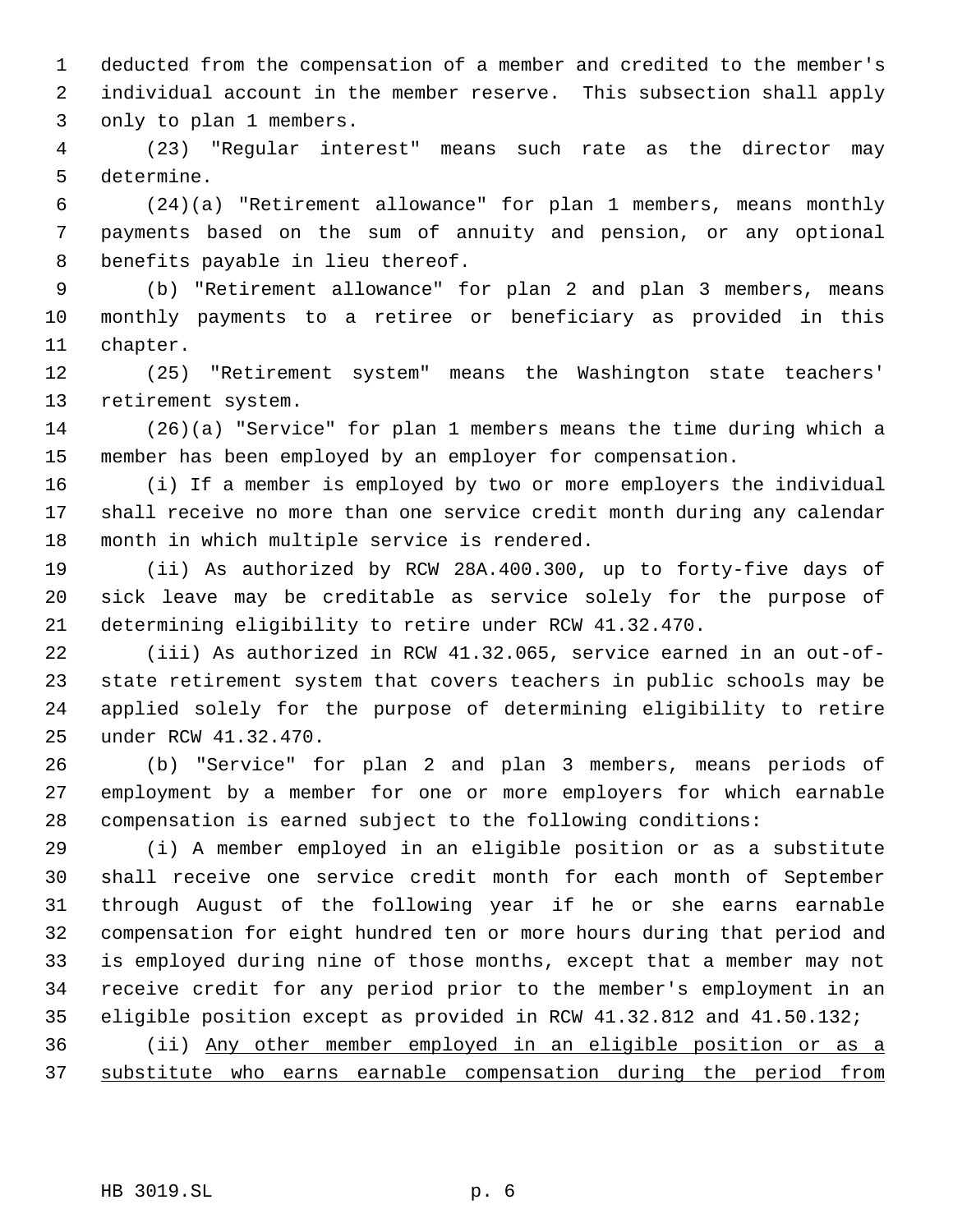September through August shall receive service credit according to one 2 of the following methods, whichever provides the most service credit to the member:

 (A) If a member is employed either in an eligible position or as a substitute teacher for nine months of the twelve month period between September through August of the following year but earns earnable compensation for less than eight hundred ten hours but for at least six hundred thirty hours, he or she will receive one-half of a service 9 credit month for each month of the twelve month period;

10 (( $(i+ii+))$  (B) If a member is employed in an eligible position or as a substitute teacher for at least five months of a six-month period 12 between September through August of the following year and earns 13 earnable compensation for six hundred thirty or more hours within the six-month period, he or she will receive a maximum of six service 15 credit months for the school year, which shall be recorded as one 16 service credit month for each month of the six-month period;

17 (C) All other members employed in an eligible position or as a substitute teacher shall receive service credit as follows:

19 ( $(\overrightarrow{A})$ ) (I) A service credit month is earned in those calendar 20 months where earnable compensation is earned for ninety or more hours;

 $(1 + B)$ ) (II) A half-service credit month is earned in those calendar months where earnable compensation is earned for at least seventy hours but less than ninety hours; and

 (( $(\leftarrow\leftarrow)$ )) (III) A quarter-service credit month is earned in those calendar months where earnable compensation is earned for less than seventy hours.

 $((\overleftrightarrow{iv}))$  (iii) Any person who is a member of the teachers' retirement system and who is elected or appointed to a state elective position may continue to be a member of the retirement system and continue to receive a service credit month for each of the months in a state elective position by making the required member contributions.

 $((\langle v\rangle))$  (iv) When an individual is employed by two or more employers the individual shall only receive one month's service credit during any calendar month in which multiple service for ninety or more hours is rendered.

36  $((\overline{\forall i}))(v)$  As authorized by RCW 28A.400.300, up to forty-five days of sick leave may be creditable as service solely for the purpose of determining eligibility to retire under RCW 41.32.470. For purposes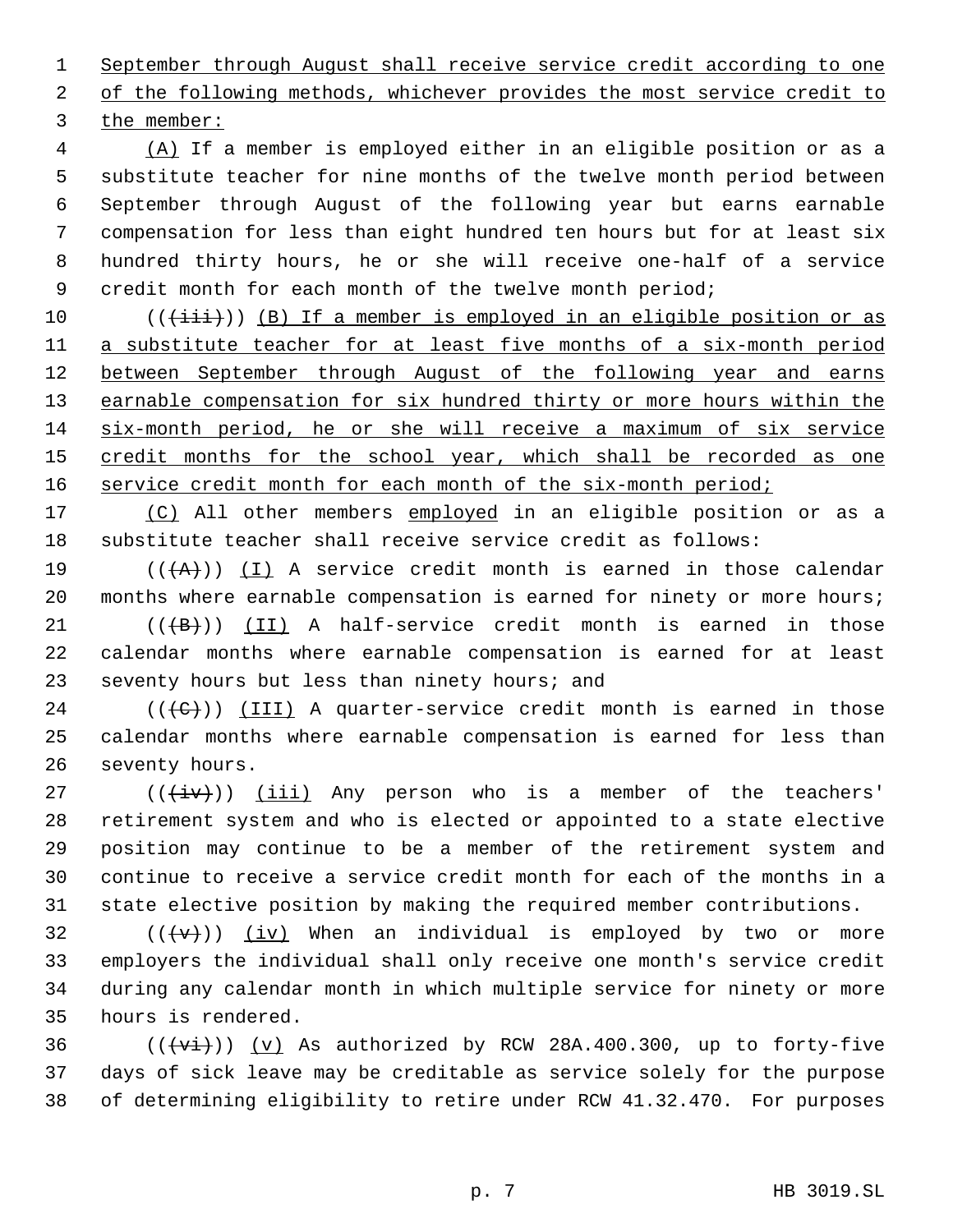of plan 2 and plan 3 "forty-five days" as used in RCW 28A.400.300 is equal to two service credit months. Use of less than forty-five days of sick leave is creditable as allowed under this subsection as follows:

(A) Less than eleven days equals one-quarter service credit month;

 (B) Eleven or more days but less than twenty-two days equals one- half service credit month;

(C) Twenty-two days equals one service credit month;

 (D) More than twenty-two days but less than thirty-three days equals one and one-quarter service credit month;

 (E) Thirty-three or more days but less than forty-five days equals one and one-half service credit month.

13 ( $(\overrightarrow{vii})$ ) (vi) As authorized in RCW 41.32.065, service earned in an out-of-state retirement system that covers teachers in public schools may be applied solely for the purpose of determining eligibility to retire under RCW 41.32.470.

17 ((( $\overrightarrow{viii})$ ) (vii) The department shall adopt rules implementing this subsection.

 (27) "Service credit year" means an accumulation of months of service credit which is equal to one when divided by twelve.

 (28) "Service credit month" means a full service credit month or an accumulation of partial service credit months that are equal to one.

 (29) "Teacher" means any person qualified to teach who is engaged by a public school in an instructional, administrative, or supervisory capacity. The term includes state, educational service district, and school district superintendents and their assistants and all employees certificated by the superintendent of public instruction; and in addition thereto any full time school doctor who is employed by a public school and renders service of an instructional or educational nature.

 (30) "Average final compensation" for plan 2 and plan 3 members, means the member's average earnable compensation of the highest consecutive sixty service credit months prior to such member's retirement, termination, or death. Periods constituting authorized leaves of absence may not be used in the calculation of average final compensation except under RCW 41.32.810(2).

(31) "Retiree" means any person who has begun accruing a retirement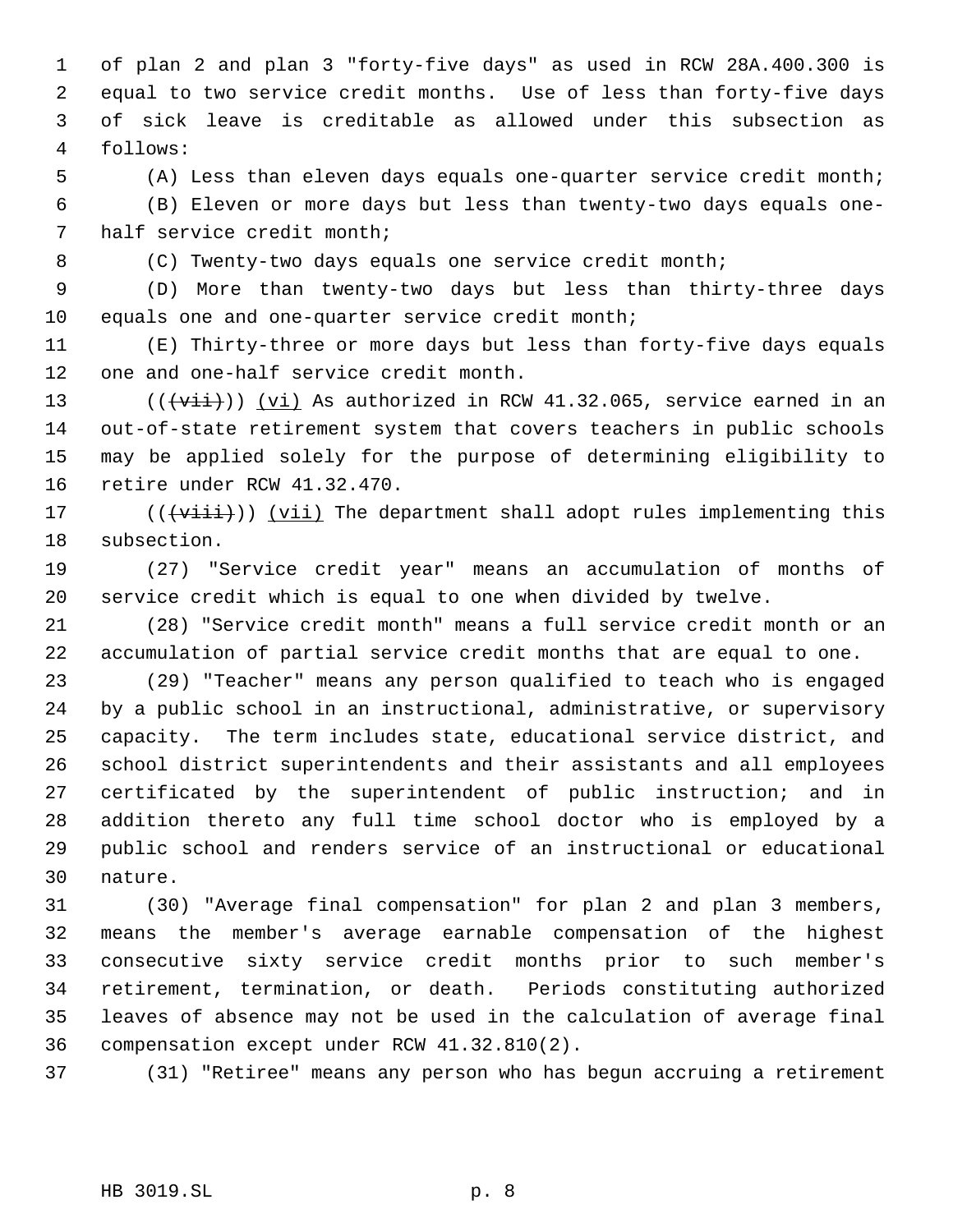allowance or other benefit provided by this chapter resulting from service rendered to an employer while a member.

 (32) "Department" means the department of retirement systems created in chapter 41.50 RCW.

(33) "Director" means the director of the department.

 (34) "State elective position" means any position held by any person elected or appointed to statewide office or elected or appointed as a member of the legislature.

 (35) "State actuary" or "actuary" means the person appointed pursuant to RCW 44.44.010(2).

(36) "Substitute teacher" means:

 (a) A teacher who is hired by an employer to work as a temporary teacher, except for teachers who are annual contract employees of an employer and are guaranteed a minimum number of hours; or

 (b) Teachers who either (i) work in ineligible positions for more than one employer or (ii) work in an ineligible position or positions together with an eligible position.

 (37)(a) "Eligible position" for plan 2 members from June 7, 1990, through September 1, 1991, means a position which normally requires two or more uninterrupted months of creditable service during September through August of the following year.

 (b) "Eligible position" for plan 2 and plan 3 on and after September 1, 1991, means a position that, as defined by the employer, normally requires five or more months of at least seventy hours of earnable compensation during September through August of the following year.

 (c) For purposes of this chapter an employer shall not define "position" in such a manner that an employee's monthly work for that employer is divided into more than one position.

 (d) The elected position of the superintendent of public instruction is an eligible position.

 (38) "Plan 1" means the teachers' retirement system, plan 1 providing the benefits and funding provisions covering persons who first became members of the system prior to October 1, 1977.

 (39) "Plan 2" means the teachers' retirement system, plan 2 providing the benefits and funding provisions covering persons who first became members of the system on and after October 1, 1977, and prior to July 1, 1996.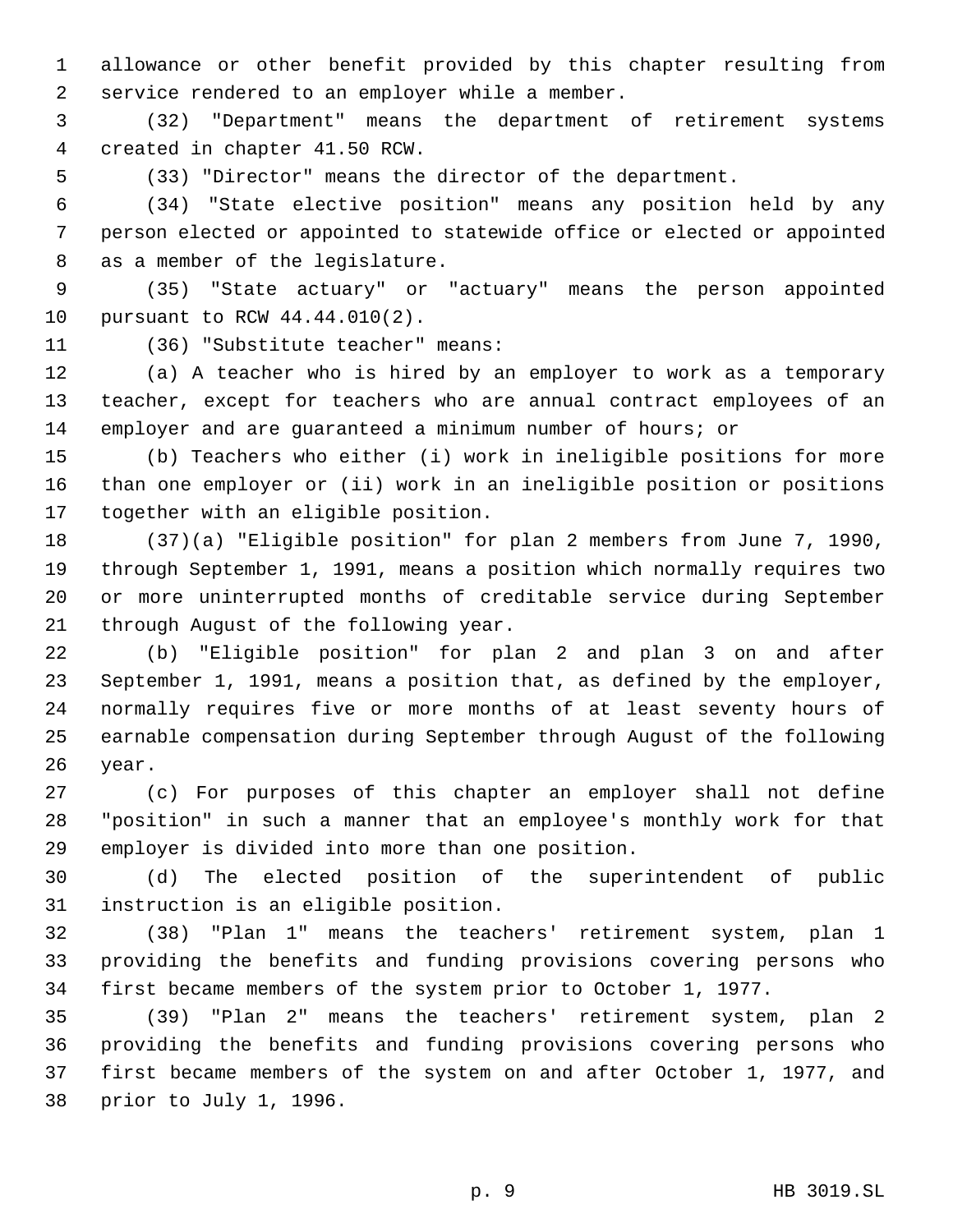(40) "Plan 3" means the teachers' retirement system, plan 3 providing the benefits and funding provisions covering persons who first become members of the system on and after July 1, 1996, or who transfer under RCW 41.32.817.

 (41) "Index" means, for any calendar year, that year's annual average consumer price index, Seattle, Washington area, for urban wage earners and clerical workers, all items compiled by the bureau of labor statistics, United States department of labor.

 (42) "Index A" means the index for the year prior to the determination of a postretirement adjustment.

(43) "Index B" means the index for the year prior to index A.

 (44) "Index year" means the earliest calendar year in which the index is more than sixty percent of index A.

 (45) "Adjustment ratio" means the value of index A divided by index B.

 (46) "Annual increase" means, initially, fifty-nine cents per month per year of service which amount shall be increased each July 1st by three percent, rounded to the nearest cent.

 (47) "Member account" or "member's account" for purposes of plan 3 means the sum of the contributions and earnings on behalf of the member in the defined contribution portion of plan 3.

 (48) "Separation from service or employment" occurs when a person has terminated all employment with an employer. Separation from service or employment does not occur, and if claimed by an employer or employee may be a violation of RCW 41.32.055, when an employee and employer have a written or oral agreement to resume employment with the same employer following termination. Mere expressions or inquiries about postretirement employment by an employer or employee that do not constitute a commitment to reemploy the employee after retirement are not an agreement under this section.

 (49) "Employed" or "employee" means a person who is providing services for compensation to an employer, unless the person is free from the employer's direction and control over the performance of work. The department shall adopt rules and interpret this subsection consistent with common law.

 **Sec. 2.** RCW 41.35.180 and 1998 c 341 s 19 are each amended to read as follows:

HB 3019.SL p. 10